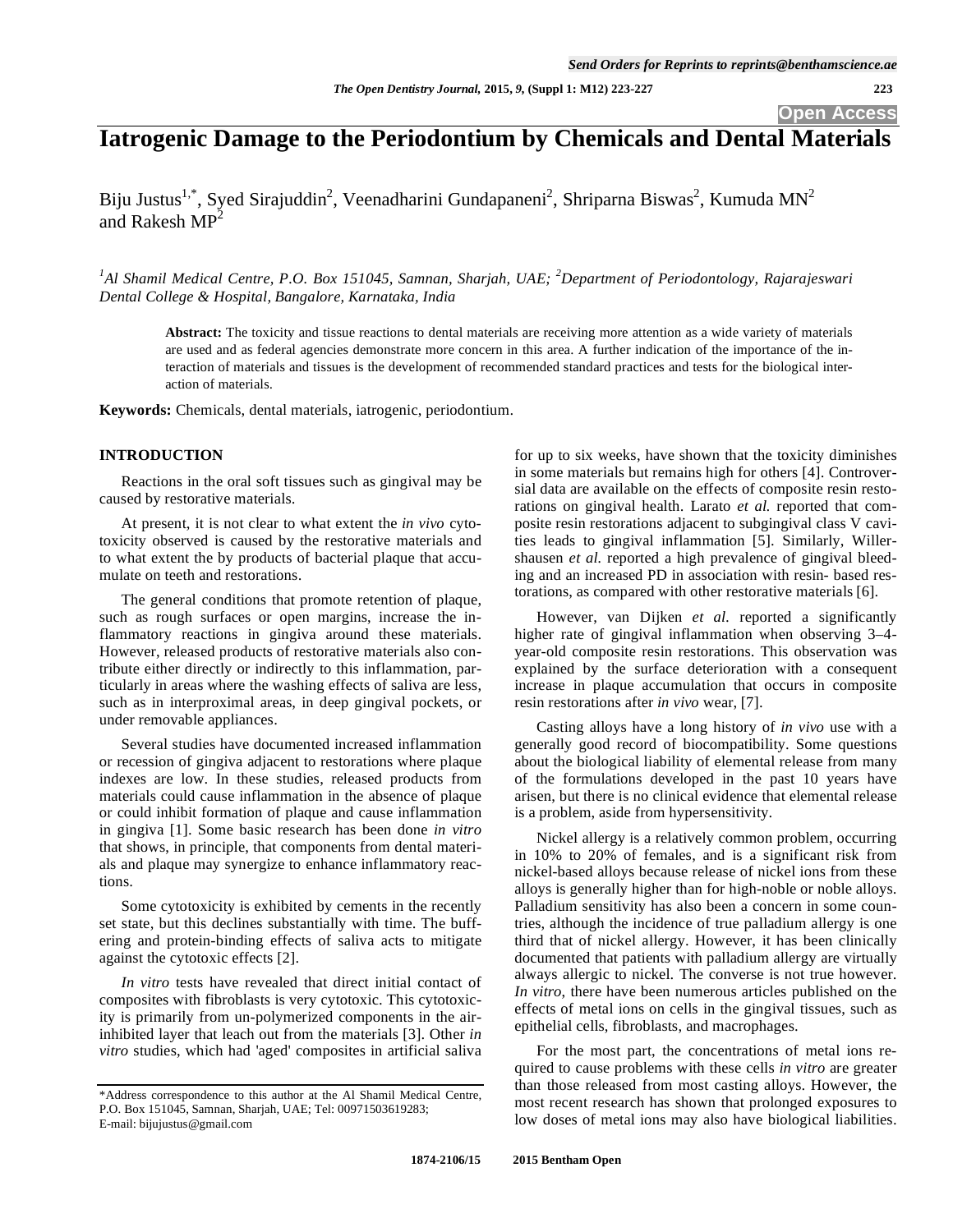These new data are noteworthy because the low-dose concentrations approach those known to be released from some alloys.

The clinical significance of this research is not known, however. Immune hypersensitivity reactions of gingiva and mucosa have been associated with denture base materials, especially methacrylates, (Fig. **1**) probably more than any other dental material. Dental and laboratory personnel who are exposed repeatedly to a variety of unreacted components are at greatest risk for hypersensitization.



**Fig. (1).** Immune hypersensitivity reactions tomethacrylates.

Acrylic and diacrylic monomers, certain curing agents, antioxidants, amines, and formaldehyde have been documented to the hypersensitivity reactions. For the patient, however, most of these materials have reacted in the polymerization reaction, and the incidence of hypersensitization is quite low. In addition to hypersensitivity, visible light-cured denture base resins and denture base resin sealants have been shown to be cytotoxic to epithelial cells in culture.

Soft tissue responses to denture liner materials are of concern because of the intimate contact between soft denture liners and the gingiva. *In vivo* and *in vitro* release of plasticizers, which are incorporated into some materials to make them soft and flexible leads to soft tissue reactions. Cell culture tests have shown that some of these materials are extremely cytotoxic and affect cellular metabolic reactions. In animal tests, several of these materials presumably from the released plasticizers have caused significant epithelial changes.

In usage, the effects of the released plasticizers are probably often masked by the inflammation already present in the tissues onto which these materials are placed. Denture adhesives have been evaluated *in vitro* and show severe cytotoxic reactions. Several had substantial formaldehyde content. The adhesives also allowed significant microbial growth. Newer formulations that add antifungal or antibacterial agents have not yet been shown to be clinically efficacious.

# **REACTION OF SOFT TISSUES AND BONE TO IM-PLANT MATERIALS**

Ceramics, carbon, metals, and polymers (and combinations of the above) are the four basic materials used in implant fabrication: In the past 10 years, the use of implants in clinical practice has increased dramatically and hence the Interest in the biocompatibility of these implant materials. Most successful dental implant materials either promote osseointegration (an approximation of bone on the implant within 100 A of the implant) or bio-integration (a continuous fusion of bone with the implant).

#### **Reactions to Ceramic Implant Materials**

Most ceramic implant materials are in an oxidized state or are corrosion resistant and thus have very low toxic effects on tissues. As a group, they are non-carcinogenic, nonimmunogenic and have low toxicity. However, they have been used as porous or dense coatings on metals or other materials because they are brittle and lack impact and shear strength. The implants often become firmly bound to bone (through ankylosis or bio-integration), especially if the root surface porosities are more than 150 pm in diameter and if they are taken out of occlusion for a time. However, the tissue usually forms only fibrous in growth if the porosities are smaller. Dense ceramics are also used as root replicas or bone screws. Made of either single crystal (sapphire) or polycrystalline aluminum oxide, they become bio-integrated and provide excellent stability if left unloaded for a time. In one study, 60% of them restorations still performed adequately after 6 years in place.

Hydroxyapatite, a relatively non-resorbable form of calcium phosphate, has been used with some success as a coating material for titanium implants and as a ridge augmentation material. Studies indicate that the hydroxyapatite increases. However, the long-term corrosion of these coatings and the stability of the bond of the coating to the substrate are still controversial. Retrieval evidence indicates that even these "non-resorbable" coatings are resorbed over the long-term.

Beta-tricalcium phosphate, another form of calcium phosphate, has been used in situations where resorption of the material is desirable, such as repair of bony defects. Carbon has been used as a coating and in bulk forms for implants. Although the biologic response to carbon coatings can be favorable, they have been supplanted by titanium, aluminum oxide bulk materials, and hydroxyapatite coatings. Finally, bioglass forms a surface gel that reacts favorably with connective tissue, allowing bone formation adjacent to it.

#### **Reactions to Pure Metals and Alloys**

The oldest type of oral implant materials are pure metals and alloys and all metal implants share the quality of strength. Initially, metallic materials were selected on the basis of ease of fabrication. Over time, however, biocompatibility with bone and soft tissue and the longevity of the implant have become more important. A variety of implant materials including stainless steel, chromium-cobaltmolybdenum, and titanium and its alloys have been used. These materials have been used in a variety of forms, including root forms and sub-periosteal and trans- osteal implants.

In dentistry, titanium alloys are currently the most commonly used metallic implant materials. Initially when first cast, titanium is a pure metal. The surface forms a thin film of various titanium oxides in less than a second which is corrosion resistant and allows bone to osseo-integrate. Diffi-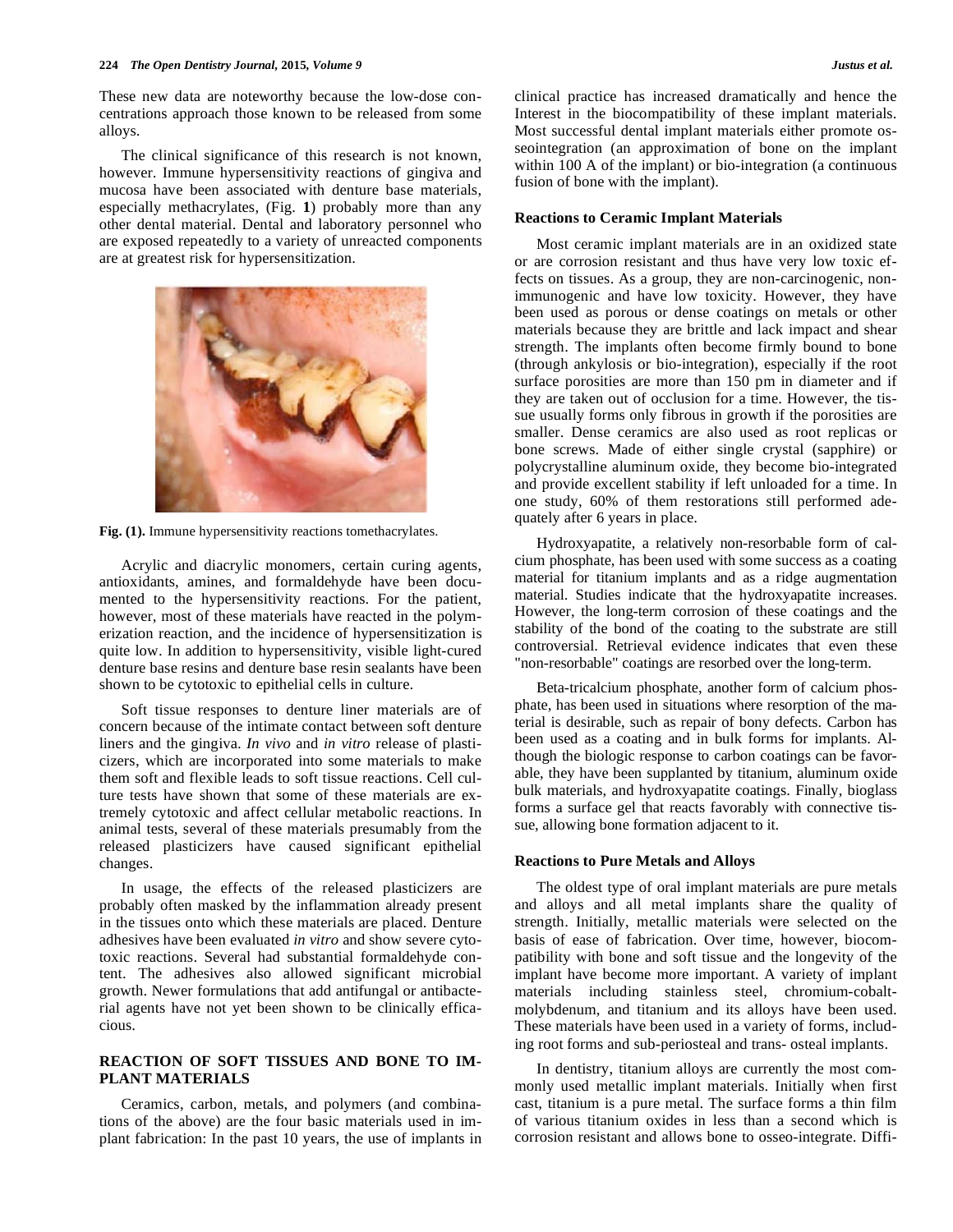#### *Iatrogenic Damage to the Periodontium by Chemicals* The Open *Integrand, 2015 The Open Dentistry Journal, 2015, Volume 9 225*

culty in casting is the major disadvantage of this metal. It has been wrought into endosteal blades and root forms, but this process introduces metallic impurities into the surface that may adversely affect bony response unless extreme care is taken during manufacturing. Titanium implants have been used with success asroot forms that are left unloaded under the mucosa for several months before they are used to support a prosthesis. With frequent recall and good oral hygiene, the implants have been maintained in healthy tissue for up to 2 decades.

Titanium-aluminum-vanadium alloys (Ti6A14V) have been used successful in this regard as well, but questions remain about the liability of released aluminum and vanadium. Clinical studies have been positive. Although titanium and titanium alloy implants have corrosion rates that are markedly less than other metallic implants, they do release titanium into the body.

In the soft tissues, the bond which the epithelium forms with titanium is morphologically similar to that formed with the tooth, but this interface has not been fully characterized. Connective tissue apparently does not bond to the titanium, but does form a tight seal that seems to limit ingress of bacteria and bacterial products. Techniques are being developed to limit down growth of the epithelium and loss of bone height around the implant, which ultimately cause implant failure.

A well-documented disease around implants is periimplantitis and it involves many of the same bacteria as periodontitis. The role of the implant material or its released components in the progression of peri-implantitis is not known [8].

#### **The Effects of Guttapercha on Periodontium**

The use of techniques which use vertical condensation of warm gutta-percha during the obturation phase offer a higher probability of closure of the lateral and accessory canals [9]. At the same time however, warm vertical compaction techniques also result in a greater risk of the obturation material being extruded into peri-radicular tissues [10]. Authors have reported significant cytotoxicity of both commonly used cements, and gutta-percha following research studies carried out *in vitro* with SEM (scanning electron microscope) [11]. This cytotoxicity can induce peri-radicular inflammation, or necrosis of the periodontal ligament, and for this reason over-filling should be avoided as much as possible because it can lead to failure of short term treatment or a negative long term prognosis [12].

Over-instrumentation, in particular, may extrude infected material contained in the canals beyond the apex, interfering, or impeding the healing process of the periapical tissue. Guttapercha cones which had been extruded past the apices and subsequently examined under a scanning electron microscope, have demonstrated the presence of a "biofilm" on the cones [11]. This "biofilm" allows undisturbed growth of the bacteria and renders them particularly resistant to the defences of the host, and may be responsible for foreign body reactions. The consequences of overfilling can, therefore, result in infective periapical periodontitis caused by the transport of bacteria beyond the apex and an incomplete cleansing; foreign body reactions; and pain symptoms which are ascribable to irritative stimuli, even in the absence of radiological evidence [13].

## **The Effect of Eugenol on Periodontium**

For over a century oil of cloves (eugenol in its unrefined form) has been a popular remedy for toothache. Its therapeutic uses and its mixture with zinc oxide to form a plastic mass were described by Chisholm in 1873. It has antibacterial properties as well as sedative and anodyne effects [14,15]. Eugenol is found as a major ingredient in a variety of dental materials such as impression materials, filling materials, dental cements, endodontic sealers, periodontal dressing materials and dry socket dressings.

These materials rely on a setting reaction between zinc oxide and eugenol, which produces zinc eugenolate. This substance however is not stable in the presence of water. The surface of the set material readily undergoes hydrolysis with the release of free eugenol. This release is initially rapid and then decreases exponentially, as all the surface eugenol is hydrolysed.

Eugenol- containing materials are not used in conjunction with composite luting cements or resin composite restorative materials as the free eugenol can interact with other dental materials [16]. Free eugenol can also be harmful to human soft tissues (Fig. **2**). Adverse effects of eugenol in the oral cavity have been reported in association with its use in surgical and periodontal packs [17], root canal sealers [18], mouth rinses [19], and in impression pastes [20]. Adverse reactions to eugenol amongst dental personnel have also been reported ranging from localised irritation of the skin to allergic contact dermatitis [21].



**Fig. (2).** Erythema and ulceration on the inner surface of the upper lip and around the gingival margincaused by Eugenol.

The type and extent of oral soft tissue reactions to eugenol differ, but can be of in three ways: 1. Eugenolhas an adverse effect on fibroblasts and osteoblast-like cells and is generally cytotoxic at high concentrations [22]. Thus it produces necrosis and reduced healing at high concentrations. This effect will possibly affect all patients and is dose related. 2. Eugenol can act as a contact allergen evoking a localised delayed hypersensitivity reaction in lower concentrations, [23]. 3. When placed in the mouth, eugenolcan sometimes cause a more significant generalised allergic response [24].

### **Chlorhexidine**

Chlorhexidine (CHX), is a cationic bisbiguanide which has a broad antimicrobial spectrum. It has been proven as the most effective agent against plaque many times. It is used alone or as an adjunct to mechanical cleaning procedures. Its effectiveness for control of gingivitis was also shown in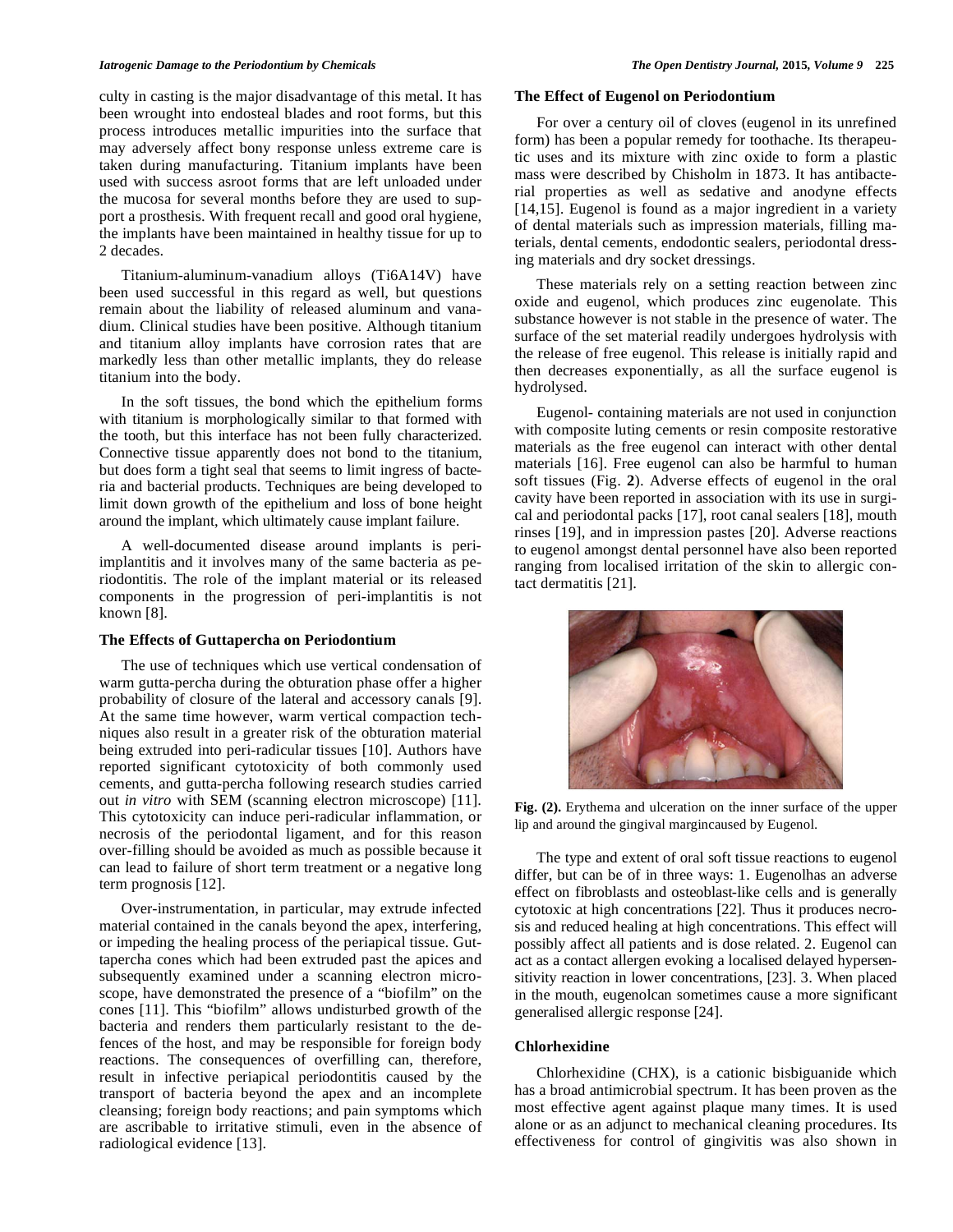long-term studies. The major advantage of CHX over most other compounds lies in its substantivity. After application of a formulation, it binds to soft and hard tissues in the mouth, enabling it to act over a long period [25]. After single rinse bacterial counts in saliva consistently drop to between 10% and 20% of baseline and remain at this level for  $\geq 7$  hours [26] and probably  $>12$  hours [27]. Therefore, CHX is considered as the gold standard and is used as a positive control in many clinical trials of new mouth rinse formulations.

Continuous use of products containing chlorhexidine for longer periods can cause stains on teeth, tongue, and gingiva and also on silicate and resin restorations; persistent use can also reduce the bitter and salt taste sensations – this latter symptom can be reversed by stopping the use of chlorhexidine [28]. The brownish discoloration of teeth and tongue is because of the disintegration of bacterial membranes, leading to the denaturation of bacterial proteins [29]. At the same time, disulfide functions are reduced to thiol functions [30] that form dark complexes with iron ions found in the saliva.

Mouthwashes containing chlorhexidinethat stain teeth less than the classic solution have been developed, many of which comprise chelated zinc [31]. According to some studies, chlorhexidinegluconate has not been proven to reduce subgingival calculus and in some studies actually increased the deposits. A synergistic effect has been observed to enhance efficacy when chlorhexidine is combined with xylitol, [32]. Common toothpaste additives such as sodium lauryl sulfate and sodium monofluorophosphate neutralize chlorhexidine. Although data are limited, it may be best to keep more than a 30-minute interval between brushing and using the mouthwash, cautiously close to 2 hours after brushing to maximize the effectiveness of chlorhexidine [33].

Surface etching by various chemical products with toxic properties may result in mucosal reactions including reactions of the gingiva. Chlorhexidine induced mucosal desquamation (Fig. **3**) [34] acetylsalicylic acid burn [35], cocaine burn [36], and slough due to dentifrice detergentsare examples of such reactions [37]. These lesions are reversible and resolve after quitting the toxic influence. Improper use of caustics by the dentist causes chemical injury to the gingival tissues. If the cavity sealing is insufficient, paraformaldehyde used for pulp mummification may give rise to inflammation and necrosis of the gingival tissues [38]. Generally, the diagnosis is evident from the clinical findings and patient history.



**Fig. (3).** Chlorhexidine-induced mucosal desquamation. This is a reversible type of lesion, which is completely normalized after stopping chlorhexidineuse.

# **CONCLUSION**

The biocompatibility of dental material depends on its location, composition, and interactions with the oral cavity. Metal, ceramic, and polymer materials elicit different biological responses because of their differences in composition. Furthermore, varied biological responses to these materials are determined by the release of their components and whether these components at their released concentrations are toxic, immunogenic, or mutagenic. The biocompatibility of a material is partially determined by its location in the oral cavity. Materials that appear biocompatible when in contact with the oral mucosal surface may cause adverse reactions if they are implanted beneath it. Features of a material's surface that promote or discourage the attachment of bacteria, host cells, or biological molecules determine whether the material will promote plaque retention, integrate with bone, or adhere to dentin.

## **CONFLICT OF INTEREST**

The authors confirm that this article content has no conflict of interest.

## **ACKNOWLEDGEMENTS**

Declared none.

#### **REFERENCES**

- [1] Arne Hensten-Pettersen. Adv Dent Res 1992; 6(1): 38-43.
- [2] Schmid-Schwap M, Franz A, König F, *et al.* Cytotoxicity of four categories of dental cements, Dent Mater 2009; 25(3): 360-8.
- [3] Darmani H, Al-Hiyasat AS, Milhem MM, Cytotoxicity of dental composites and their leached components, Quintessence Int 2007; 38(9): 789-95.
- [4] Goldberg M. *In vitro* and *in vivo* studies on the toxicity of dental resin components: a review. Clin Oral Investig 2008; 12(1): 1-8.
- [5] Larato DC. Influence of a composite resin restoration on the gingiva. J Prosthet Dent 1972; 28: 402-40.
- [6] Willershausen B, Köttgen C, Ernst CP. The influence of restorative materials on marginal gingiva. Eur J Med Res 2001; 6: 433-9.
- [7] Dijken JWV, van Sjostrom S, Wing K. The effect of different types of composite resin fillings on marginal gingiva. J Clin Periodontol 1987; 14: 185-9.
- [8] Craig GR. Restorative Dental Materials. 11<sup>th</sup> ed. Mosby 2002; pp. 126-55.
- [9] Dulac KA, Nielsen CJ, Tomazic TJ, *et al.* Comparison of the obturation of lateral canals by six techniques. J Endod 1999; 25(5): 376- 80.
- [10] Al-Dewani N, Hayes SJ, HowellDummer PM. Comparison of laterally condensed and low temperature thermo plasticized guttapercha root fillings. J Endod 2000; 26(12): 733-8.
- [11] Gutierrez JH, Brizuela C, Villota E. Human teeth with periapicalpathosis after over instrumentation and overfilling of the root canals: a scanning electron microscopic study. Int Endod J 1999; 32: 40-8.
- [12] Pascon A, Leonardo MR, Safovi K, *et al.* Tissue reactions to endodontic materials: criteria, assessment and observations. Oral Surg Oral Med Oral Pathol Oral Radiol Endod 1991; 72: 222-37.
- [13] Bergenholtz G, Lekholm U, Milthon R, *et al.* Influence of apical over instrumentation and overfilling on retreated root canals. J Endod 1979; 5: 310-4.
- [14] Hume WR. The pharmacological and toxicological properties of zinc oxide-eugenol. J Am Dent Assoc 1986; 113: 789-91.
- [15] Newman M G, Hulem C, Colgate J, Anselmo C. Antibacterial susceptibility of plaque bacteria. J Dent Res 1979; 58: 1722-32.
- [16] Mayer T, Pioch T, Duschner H, Staehle H J. Dentinal adhesion and histomorphology of two dentinalbonding agents under the influence of eugenol. Quintessence Int 1997; 28: 57-62.